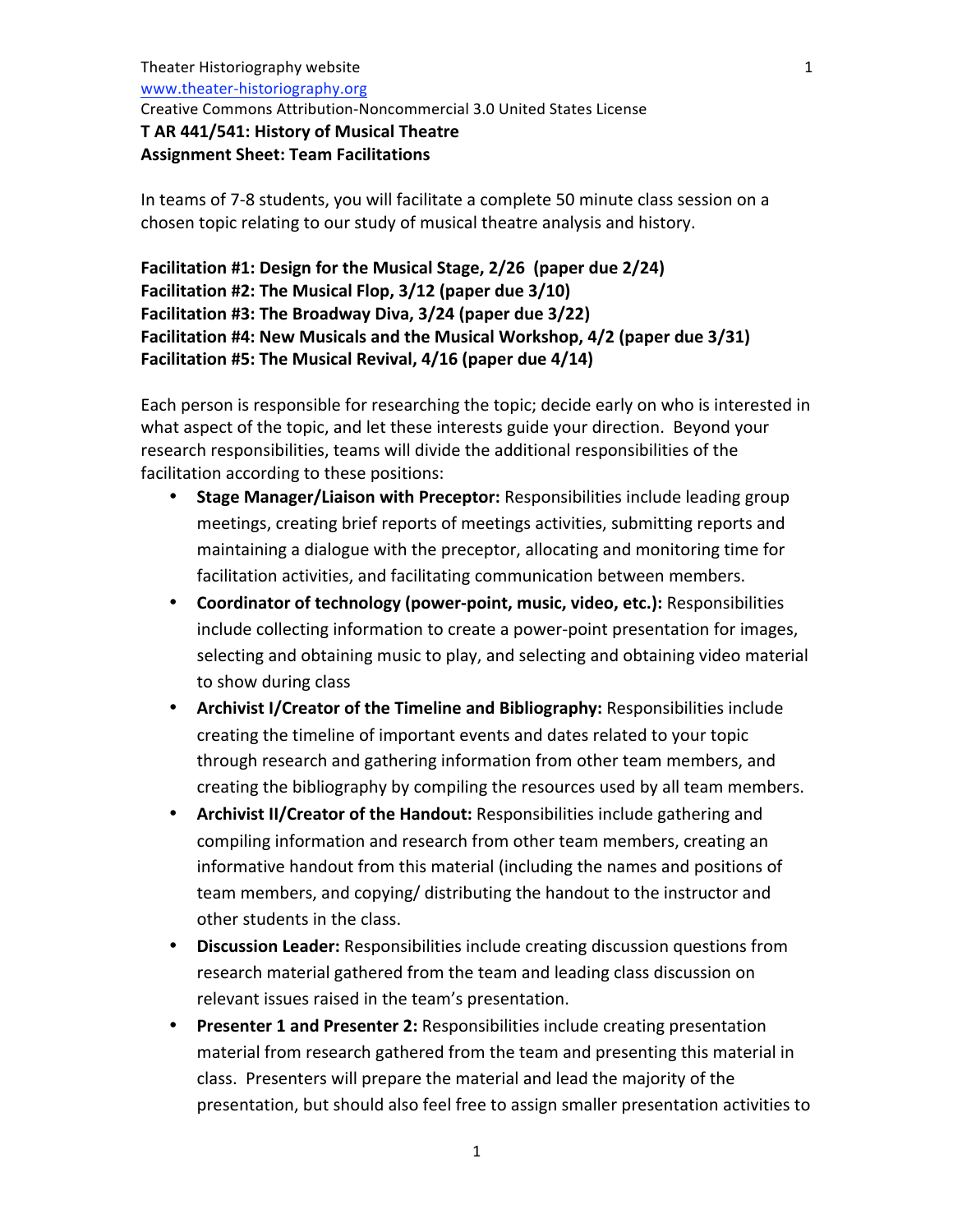### Theater
Historiography
website

www.theater‐historiography.org

#### Creative
Commons
Attribution‐Noncommercial
3.0
United
States
License

other
team
members
as
needed.

Presentation
methods
can
b
lecture‐based,
but can
also
be
more
creative
(performance
of
scenes/songs,
group
activities,
etc.) (If
your
team
has
8
members,
you
can
choose
to
have
a
second
discussion
leader
or
a third
presenter.)

It is expected that group members will meet at least twice outside of class to coordinate research and creative responsibilities. And, these meetings should begin *at least* two weeks before the presentation. It is not mandatory that all team members be at every meeting
(with
7‐8
people
teams,
I
know
there
will
be
difficulty
in
scheduling),
therefore all team members must be diligent in communicating with the stage manager and staying in contact with other teams members. Email addresses will be provided, and I encourage
you
to
share
cell
phone
#'s
with
one
another.

### **Research
Report:**

In addition to collaborating with your teaching team, each individual member will write a separate research report examining one specific topic related to your teaching category. Use the research you gather for the facilitation as the starting place for your paper.

Although
this
is
a
short
paper,
make
sure
that
you
introduce
your
topic
properly and present an argument about why this information is relevant to our study of musical theatre
history.

Reports will be 3-4 pages in length, and must be properly cited in MLA format, including a Works Cited page. The sources from your Works Cited can also be included in your team bibliography. All reports will be due the class period before your facilitation day.